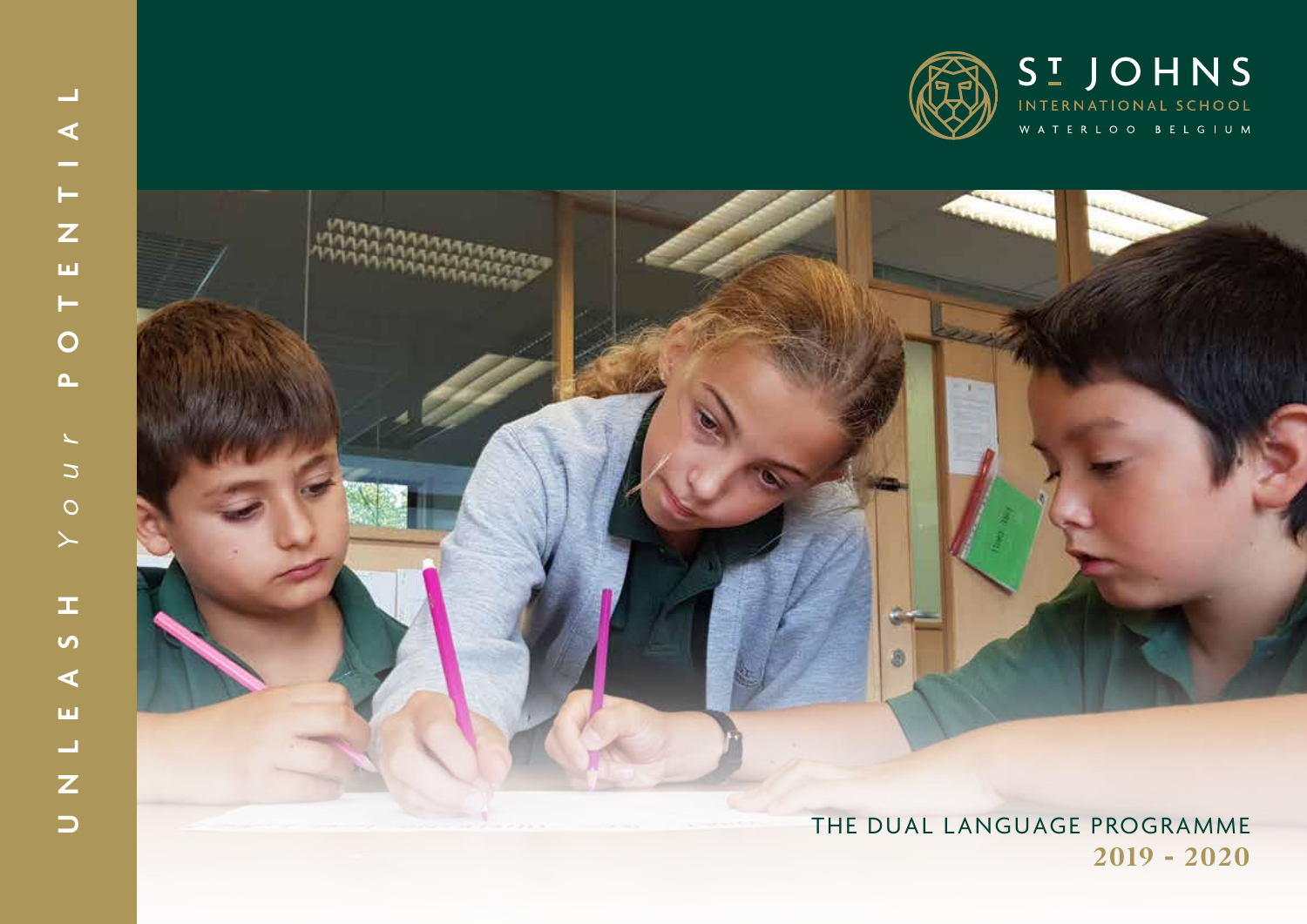

### "Apprendre une autre langue, c'est comme le commencement *d'une autre vie."*

*Michel Bouthot*

### environment rich in hands on activities. Homeroom teachers are supported by our school language specialists. Individual student needs are taken into consideration *"Speak a new language so that the world will be a new world."*

*Rumi*

The goal of the Dual Language Programme is that a majority of the students become bilingual and biliterate through the collaborative efforts and participation or statent, parent and teacher. We mging recommend that statents comprete the<br>full program (7 years), the average time needed to become bilingual and biliterate. Tuit program (7 years), the average time needed to become biningual and binterate.<br>DLP students should also enroll in activities outside of school in the "target" language of student, parent and teacher. We highly recommend that students complete the (the language that is not as strong) to ensure they are receiving authentic practice in this language in addition to the academic instruction provided at school.

interview with parents. Beginning in Grade 2, new applicants will be given a language assessment in one or both of the languages, to determine placement in the programme and any additional support that may be necessary. From Grade 3, new programme and any additional experimenting sensessing teachers, and will be given<br>applicants should be bilingual, as determined by assessing teachers, and will be given reading assessments in both languages. In addition, new applicants in Grades 4-5, will be given a writing assessment. Any student may apply and will be considered based on the application and an

*We welcome you on this fantastic journey of growth and learning.*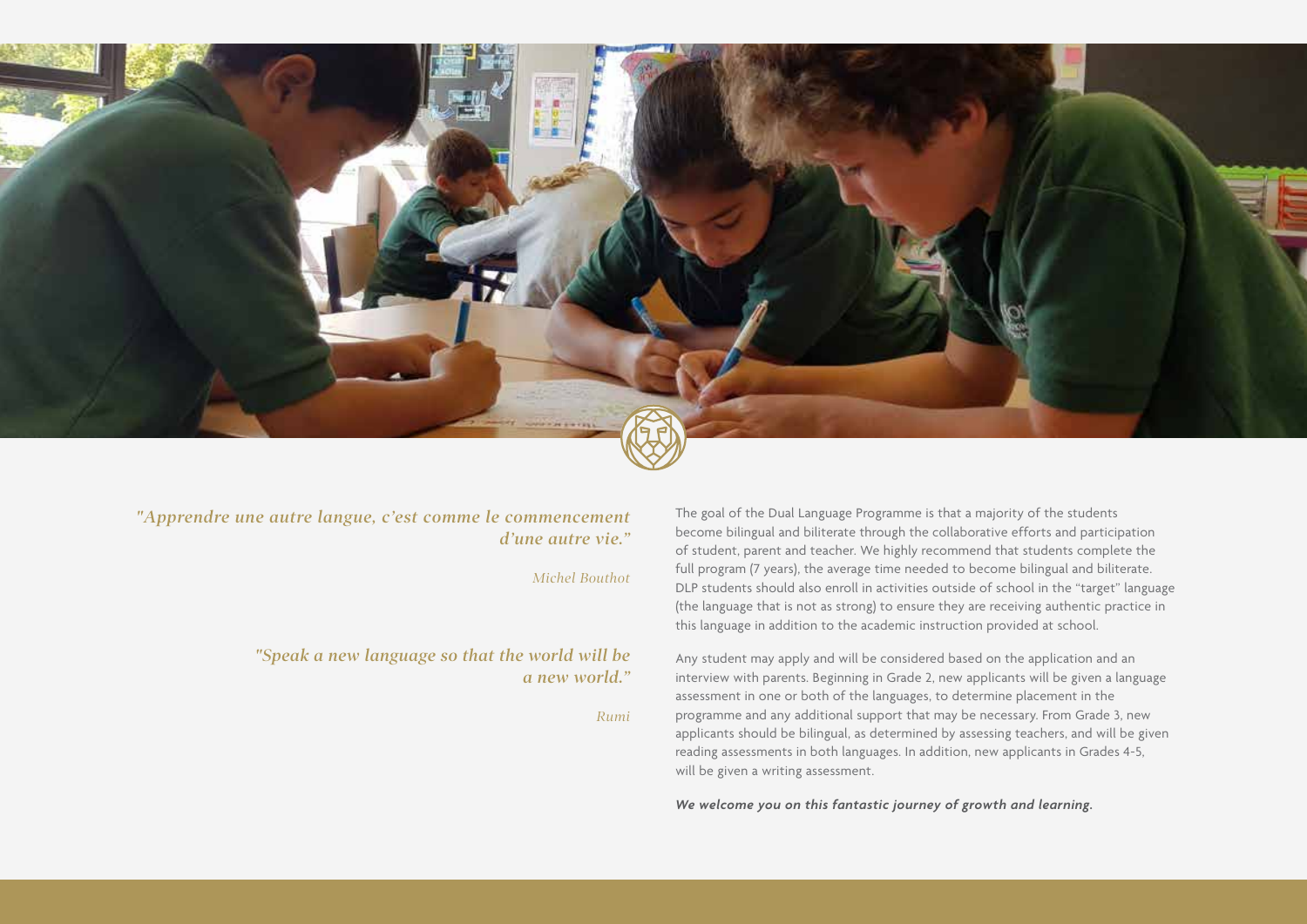

# PRE-KINDERGARTEN & KINDERGARTEN PRE-KINDERGARTEN & KINDERGARTEN

#### **INSTRUCTOR MODEL**

Two teachers alternate in the classroom each day: Two teachers alternate in the classroom each day:

- 1 teacher modelling in French
- 1 teacher modelling in English

### **LANGUAGE SUPPORT**

Early childhood learners are intrinsically highly motivated language learners. Language teaching and learning in these grades takes place in a fully integrated, context based environment rich in hands on activities. Homeroom teachers are supported by our school language specialists. Individual student needs are taken into consideration and addressed by our learning support team. Early childhood learners are intrinsically highly motivated language learners.<br>Language teaching and learning in these grades takes place in a fully integrated,<br>context based environment rich in hands on activities. Homero

### **LANGUAGES OF INSTRUCTION ACROSS THE CURRICULUM LANGUAGES OF INSTRUCTION ACROSS THE CURRICULUM**

All core subjects are taught in both French and English following the 60/40 Two Way All core subjects are taught in both French and English following the 60/40 Two-Way Immersion Model.

### **Single-subject classes:**

- Physical Education Physical Education
- Art Art
- Music Music
- Dance Dance
- Library Library

Single-subjects are taught in French or English to align with the 60/40 Two-Way are taught in French or English to align with the 60/40 Two-Way Immersion Model.

### **BRIDGING THE TWO LANGUAGES**

Children are in a bilingual environment all day. Bridging\* the two languages occurs in a bilingual environment all day. Bridging\* the two languages occurs naturally as concepts, content and skills are introduced, modelled, and practiced in as concepts, content and skills are introduced, modelled, and practiced in both languages. This is not done through direct translation but instead by layering languages. This is not done through direct translation but instead by layering the learning across both languages.

\*Bridging occurs when a concept or word has been taught in one language and then introduced and used in the second language of instruction. then introduced and used in the second language of instruction.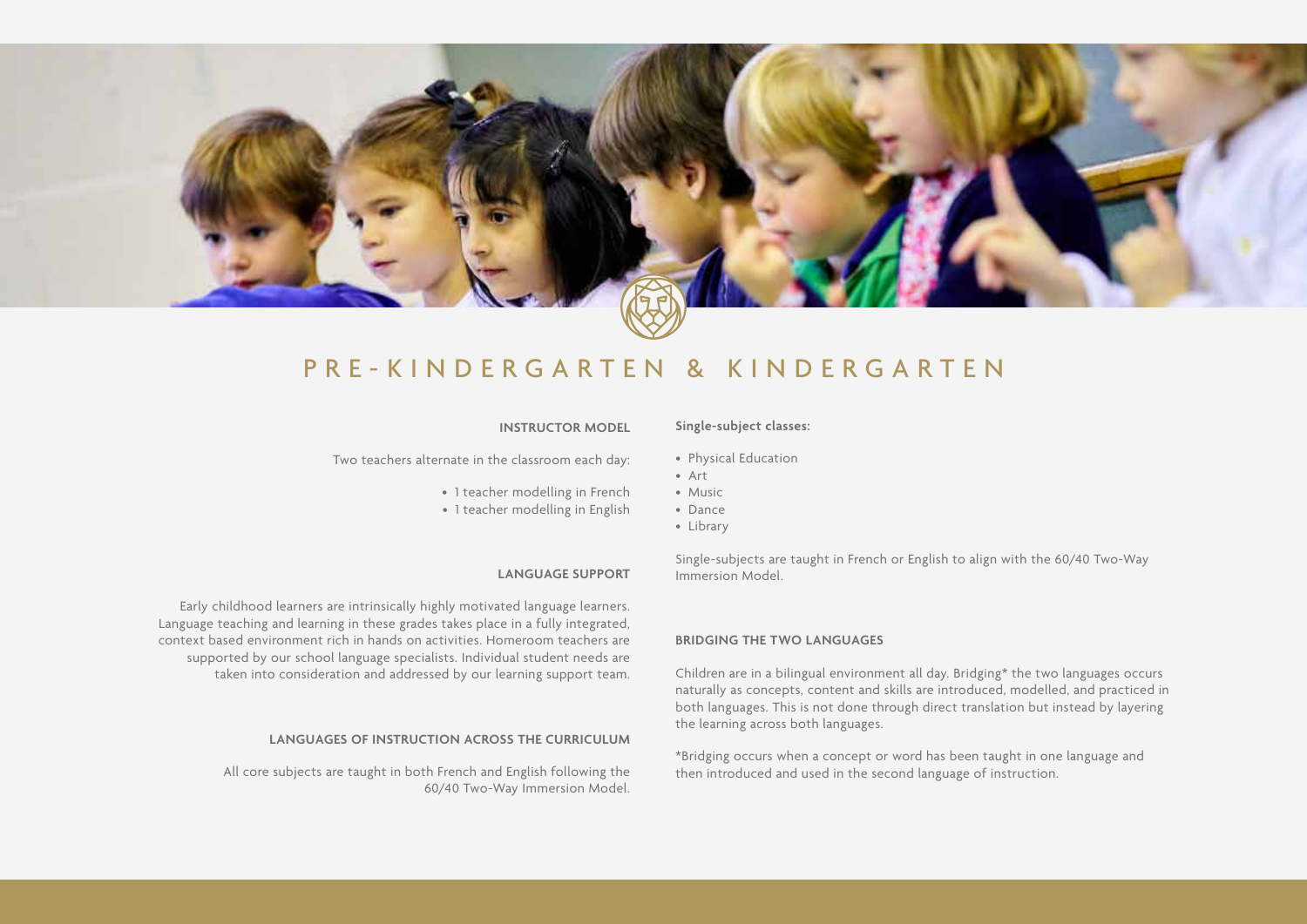

### GRADE 1-5

### **INSTRUCTOR MODEL**

One bilingual teacher instructs the class in both languages.

### **LANGUAGE SUPPORT**

Students attend differentiated French language classes with their grade-level peers.

During these classes, the focus is on the mechanics of the language as well as on acquiring new vocabulary.

Those students who are at a beginning level in English (CERF Pre-A1/A1), will attend English support classes at that time.

#### **LANGUAGES OF INSTRUCTION ACROSS THE CURRICULUM**

In the homeroom classroom, curriculum is transdisciplinary. Unit of Inquiry learning experiences are primarily taught in French.

- French and English Language Arts are integrated with the Units of Inquiry whenever possible.
- Math is primarily taught in English.

### **Single-subject classes:**

- Physical Education
- Art
- Music
- Dance
- Drama
- Library

Single-subject classes are taught in French or English to align with the 50/50 Two-Way Immersion Model.

#### **BRIDGING THE TWO LANGUAGES**

By Grade Four, the curriculum is taught in a more fluid bilingual environment. Students transition between the two languages with the goal of accessing and applying academic vocabulary in all areas of content.

The language remains primarily a mean of communication to address the curriculum.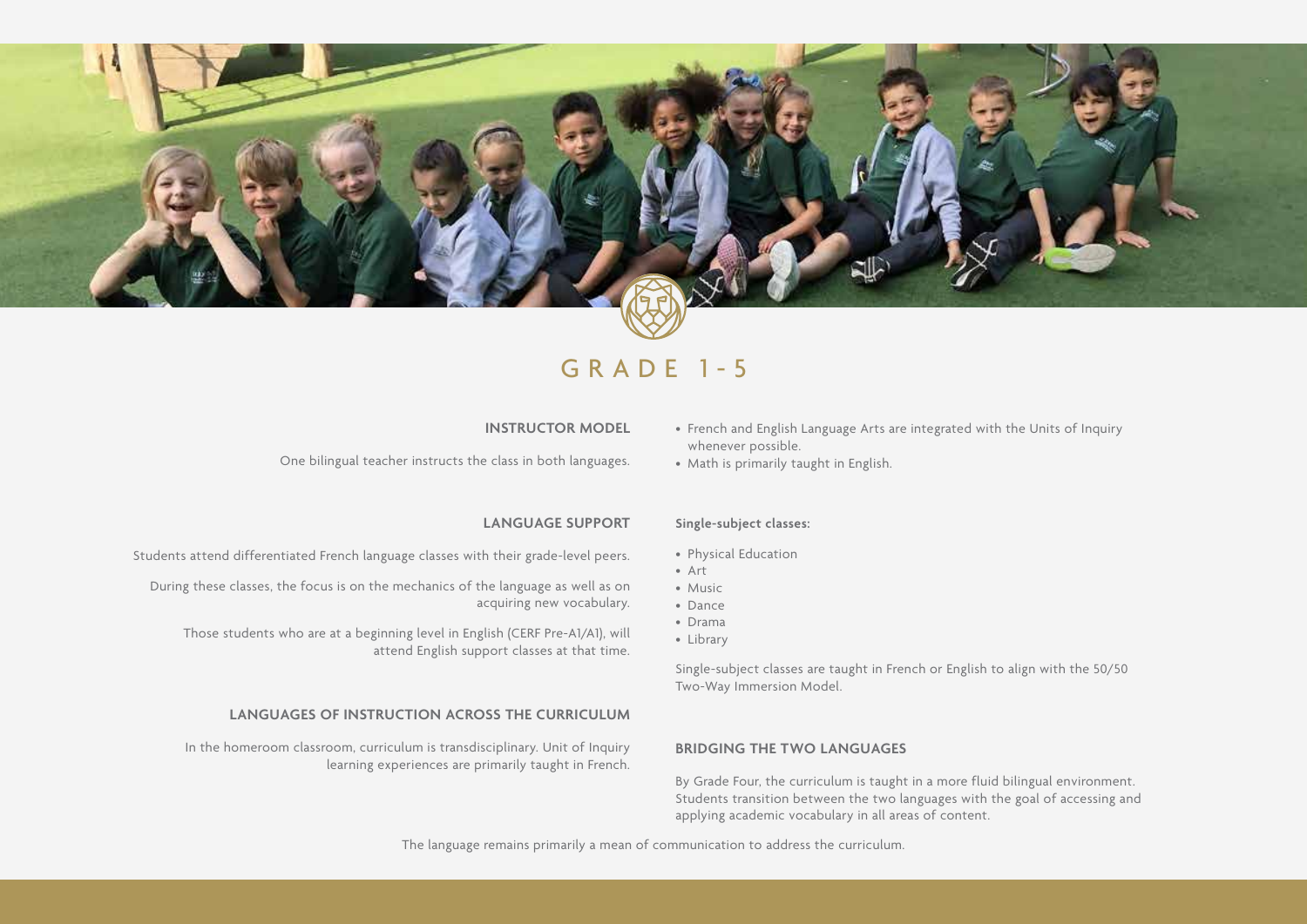

# ST. JOHN'S INTERNATIONAL SCHOOL

### **LEARNER PROFILE**

At St. John's, we strive to live the values of:

- Companionship: the gentleness to befriend and strength to accompany
	- Integrity: being true to ourselves, to each other, and to our world
		- Respect: of people, languages, cultures, beliefs and values.

As IB Learners we strive to be:

**Inquirers** I want to find out. I am curious to know about everything.

**Thinkers** I think before I act and talk. I can nd solutions for problems.

**Communicators** I listen to your ideas. I share my views and express my ideas.

**Knowledgeable** Tell me more. I learn and share my knowledge with others.

**Risk-Takers** I have a go. I give it a try. I always try new things so I may know how things are done.

Principled I do the right thing. I follow rules and regulations.

**Caring** I am a good friend. I care for others.

**Open-minded** It's ok to be dierent. I respect other's ideas, suggestions and criticism.

### **Balanced**

I take care of myself. I eat healthy and stay active. I work, play, and rest. I spend time with friends and with family.

#### **Reflective**

I think back to remember how I did something well. I try to understand my mistakes and learn not to repeat them.